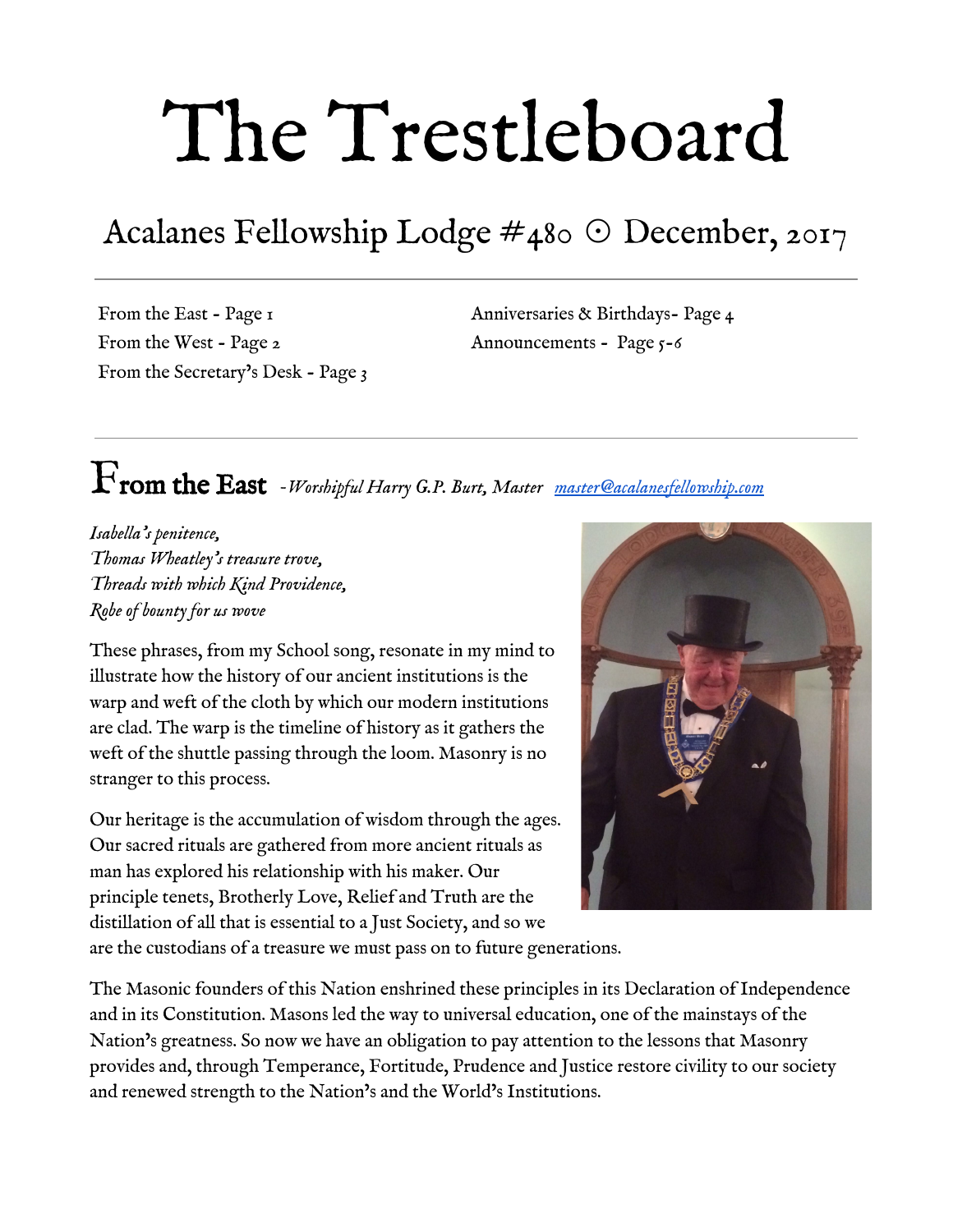As we move toward the end of the three hundredth anniversary of the first Grand Lodge, think of all the moving lines of Lodge Officers who have maintained and grown our Institution, reaching across Time and Space to us, our line of officers, all the Brethren of our Lodge and their Families. Ponder on the great responsibilities we have inherited in guiding the future. Kind Providence has indeed blessed us and we in turn we are privileged to use our blessings to the betterment of this world.

## From the West *Michael Roberts, Senior Warden [srwarden@acalanesfellowship.com](mailto:srwarden@acalanesfellowship.com)*



Fraternal greetings from the West;

As we close out the 2017 Masonic Year and celebrate the Thanksgiving Holiday, I can't help but to reflect and give thanks and count my blessings for what I have in my life.  $2017$  has truly been a year of blessings but also many challenges for me. I am so thankful to have such a strong family of Masons to lean on during my walk through this life. When health challenges came up in my family, my Fraternal family was there for me. When a career change became necessary, my Fraternal family was there for me. The life lessons we teach in our craft of Trusting in God, Brotherly Love,

Relief and Truth really stood out for me this year. The time I spend with my brothers is really important to me and I thank my family for their ongoing support in enabling me to continue being an active member and officer of this lodge.

As 2018 approaches, I am honored that the Brethren have elected me to serve once again as Master of Acalanes Fellowship Lodge #480. My theme for the ensuing 2018 Masonic Year is "Why we Gather". The purpose of this theme is to explain how is it possible that men from all different walks of life, political differences and religions can come together in unison to take a good man and make him better! The focus of Freemasonry is not to improve the external qualities of the man such as his appearance and financial well-being. Our focus rather is on improving and rebuilding his internal qualities such as his mind, heart and soul. This is why we gather!

To accomplish this in 2018 Acalanes Fellowship Lodge  $\#$ 480 will continue its good work with conducting community service projects, social events, chamber events, masonic education during monthly stated meetings, meaningful degrees, fundraisers and connecting and supporting our local youth programs and concordant bodies. Together we can and will make a difference in the lives of our members and people we come in contact with both locally and abroad. I encourage any brother to feel free to pick up the phone or email me with thoughts and suggestions on how they would like to personally engage with our lodge. I still have the Junior Steward and Senior Steward stations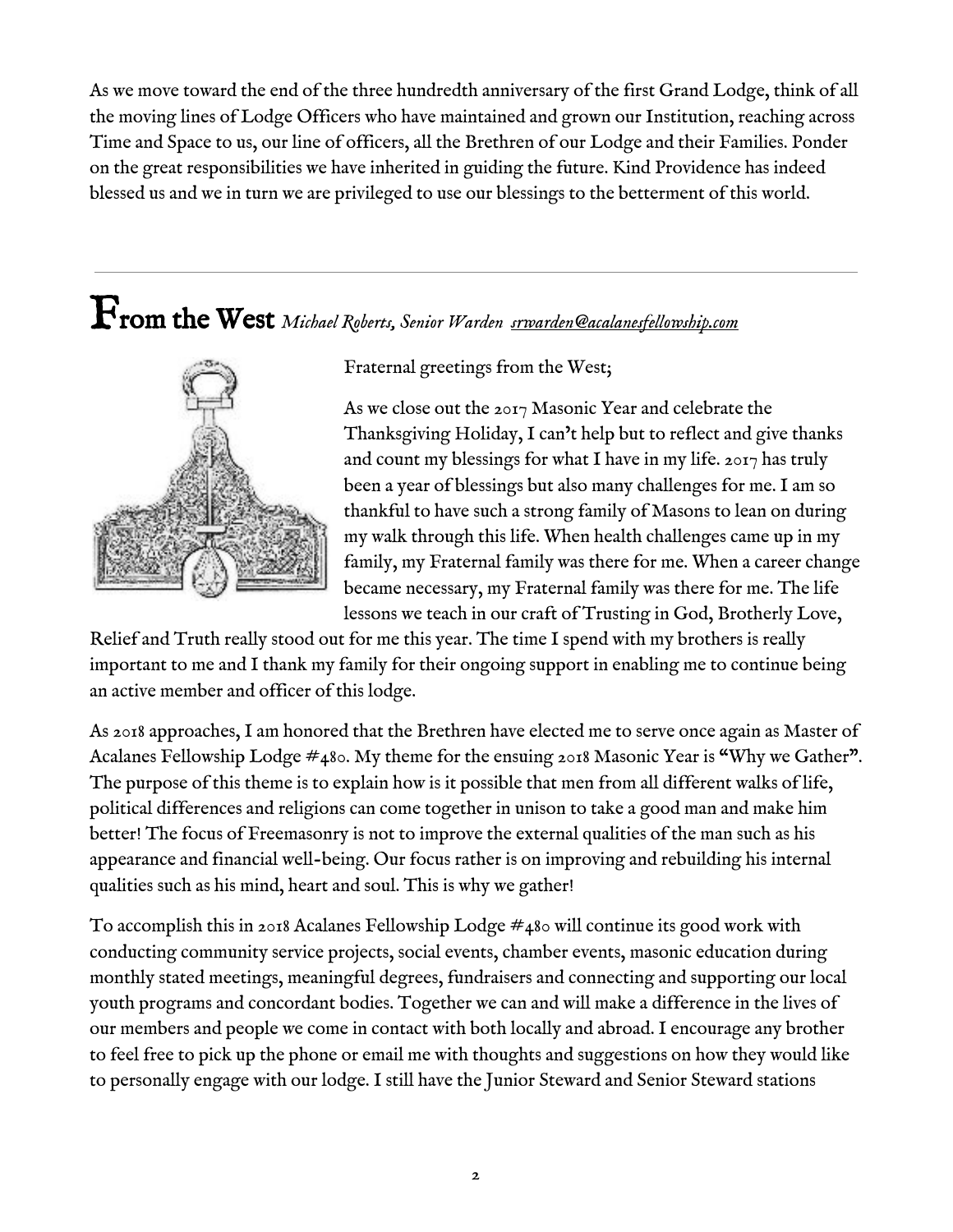available and our committee chairmen are always looking for additional committee members. Remember, many hands make light work.

In closing, I would like to remind you all that at our [December](https://www.eventbrite.com/e/december-2017-stated-meeting-dinner-registration-35269862107) 5th Stated Meeting the Contra Costa County Toys for Tots program will have a Marine present at our social/dinner hour collecting toys and financial donations for children in Contra Costa County. Please bring an unwrapped toy for an infant, toddler, minor or teenager for this very important cause. I look forward to seeing you all soon. Happy holidays and a happy new year to you all!

## From the Secretary's Desk *-Fred Lezak, Secretary*

#### *[secretary@acalanesfellowship.com](mailto:secretary@acalanesfellowship.com)*

November is the start of our annual dues collection cycle. Letters as invoices have already been mailed to those brothers who are not Life Members. When your dues payment is received, dues cards will be mailed. Life Member cards will be mailed in the second week of December. If you do not receive a letter by December 15th, please give me a call at the lodge. It probably means we have an issue with proper contact information.



Installation of Officers is always a good time to bring brothers back to the lodge that have not been here for a while. Another great time to bring back brothers is the annual crab feed. In fact, any time is a good time to bring back brothers whom we have not seen recently.

We are continuing in our effort to bring our older members back to the lodge. Many of them cannot drive at night and need help in getting to lodge. If you have an interest in helping in this effort, please give me a call at (925) 360-4328. We are also trying to bring back our not–so-old brothers who have not attended lodge for a while. If you know of such a brother, please make an effort to bring him to a stated meeting dinner. You know he will be pleasantly surprised. Please remember that many of these brothers have not been with us for a while. They may feel uncomfortable with all of the new brothers that they have not met before. It is up to us, as the friendly lodge, to make them feel well received.

As always, you are invited to attend our stated [meeting](https://www.eventbrite.com/e/december-2017-stated-meeting-dinner-registration-35269862107) dinner and meeting on the first Tuesday of any month. The feeling of brotherly love and good fun continues to abound. Our ritual work is solid and getting better. This is the time for you to return to lodge if you haven't been for a while. Don't feel embarrassed or shy. We want you back and I can guarantee you will be welcomed. You will thank yourself for attending. If you need a ride, please call me at (925) 360-4328.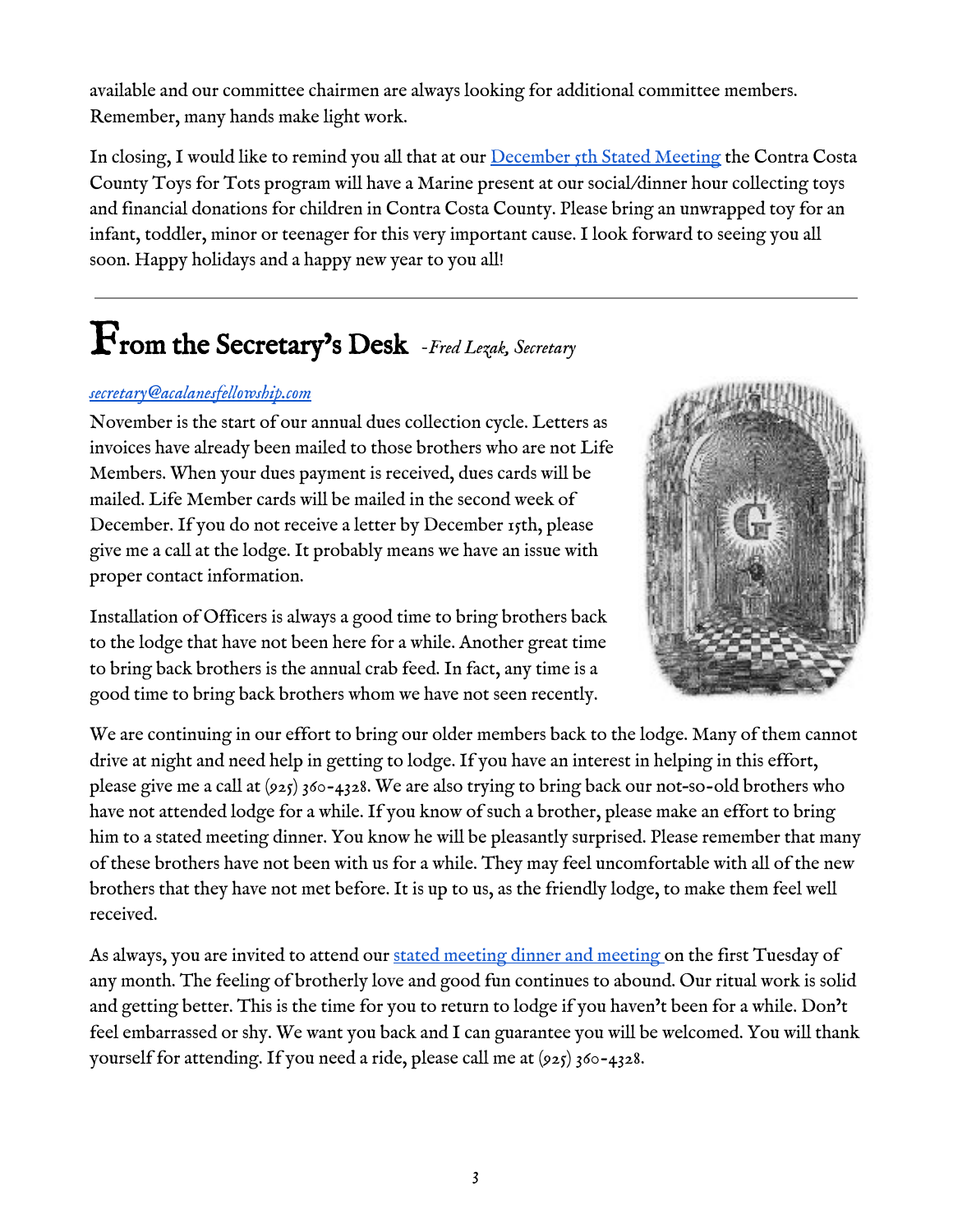

#### 3rd Degree Anniversaries

| Name                | Raised         | Years |
|---------------------|----------------|-------|
|                     |                | a MM  |
| Robert D. Haile     | $12/2/1952$ 65 |       |
| Roland J. Turk      | $12/9/1971$ 46 |       |
| Jeffrey D. Boschert | 12/9/2008      |       |





#### Birthdays

Please join us in wishing our brethren very happy birthdays this month.

| Roy Couch                | December 1    |
|--------------------------|---------------|
| Roland J. Turk           | December 1    |
| William C. Armstrong, PM | December 5    |
| Spencer M. Sealander     | December 6    |
| Jonathan P. Groetsch     | December $7$  |
| William J. Smith Jr.     | December II   |
| Steven F. Klamm          | December 15   |
| Timothy J. Riley         | December 21   |
| William L. Whitten       | December 22   |
| James V. Davey           | December 25   |
| C. T. Watson             | December 25   |
| Charlie M. Wooten        | December 27   |
| Lew Jenkins              | December 27   |
| Kishore V. Nath          | December $27$ |
| Jay B. Williams, PM      | December 29   |
| James A. Borup           | December 29   |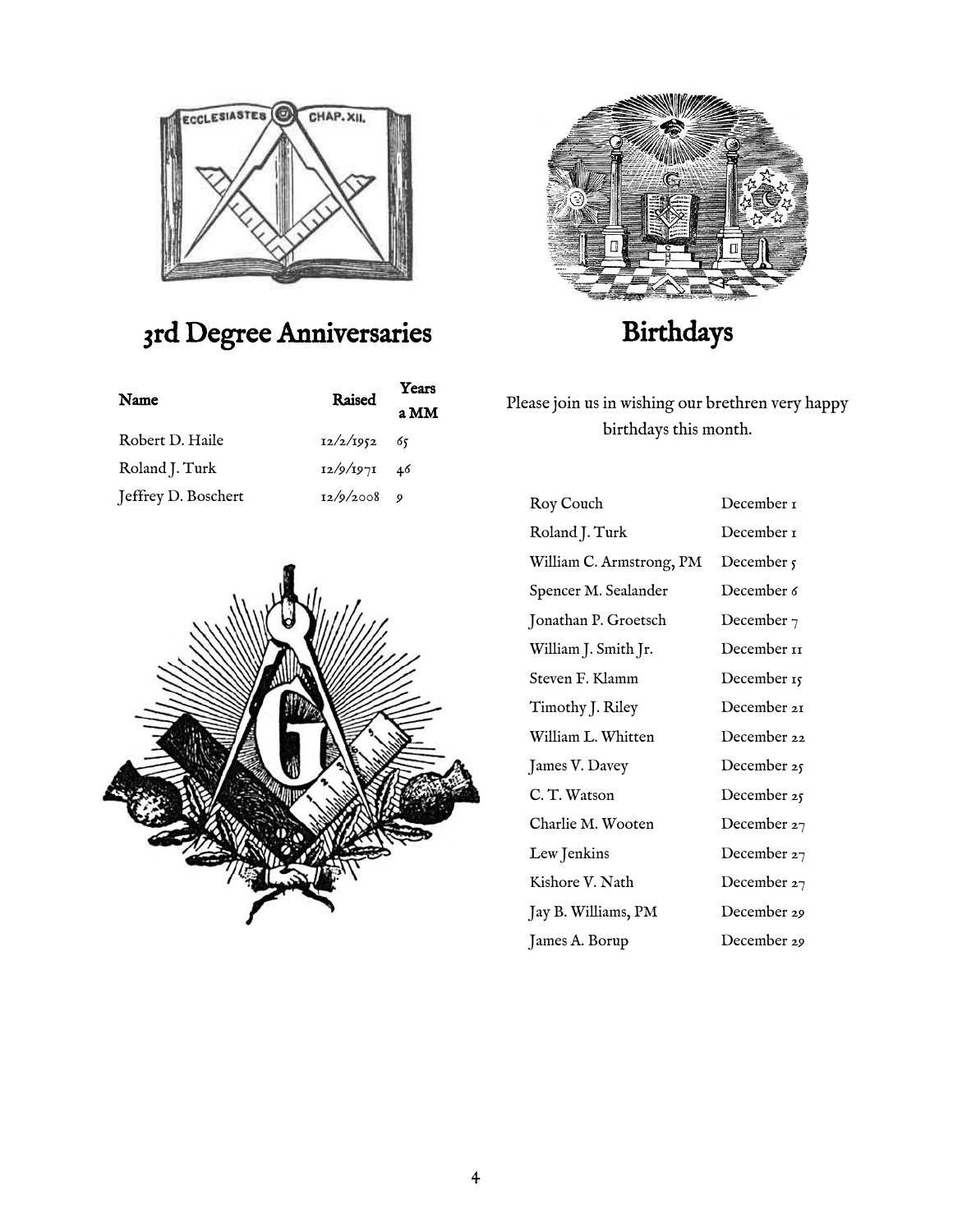#### December Stated Meeting *December 5, 5:30pm*

At this month's stated meeting, members of the US Marine Corps will be present to collect NEW, UNWRAPPED toys for distribution to needy children.

Menu: Spiral Sliced Ham, Scalloped Potatoes, Mixed Vegetables, Garden Salad, Roll & Butter, Pumpkin Cupcake

**Click and Register** 

#### *You Are Cordially Invited to Our Annual Installation of Officers*

*Saturday, December 9, 2017 5:30pm Acalanes Fellowship Lodge, #480* 

*Cocktails and Dinner Immediately Following* 

**Click and Register** 

Celebrate the Holidays with Our Sweethearts!

Saturday, December 16, 2017

11:30am

Join us for holiday songs, cheer and fun!

**Click and Register**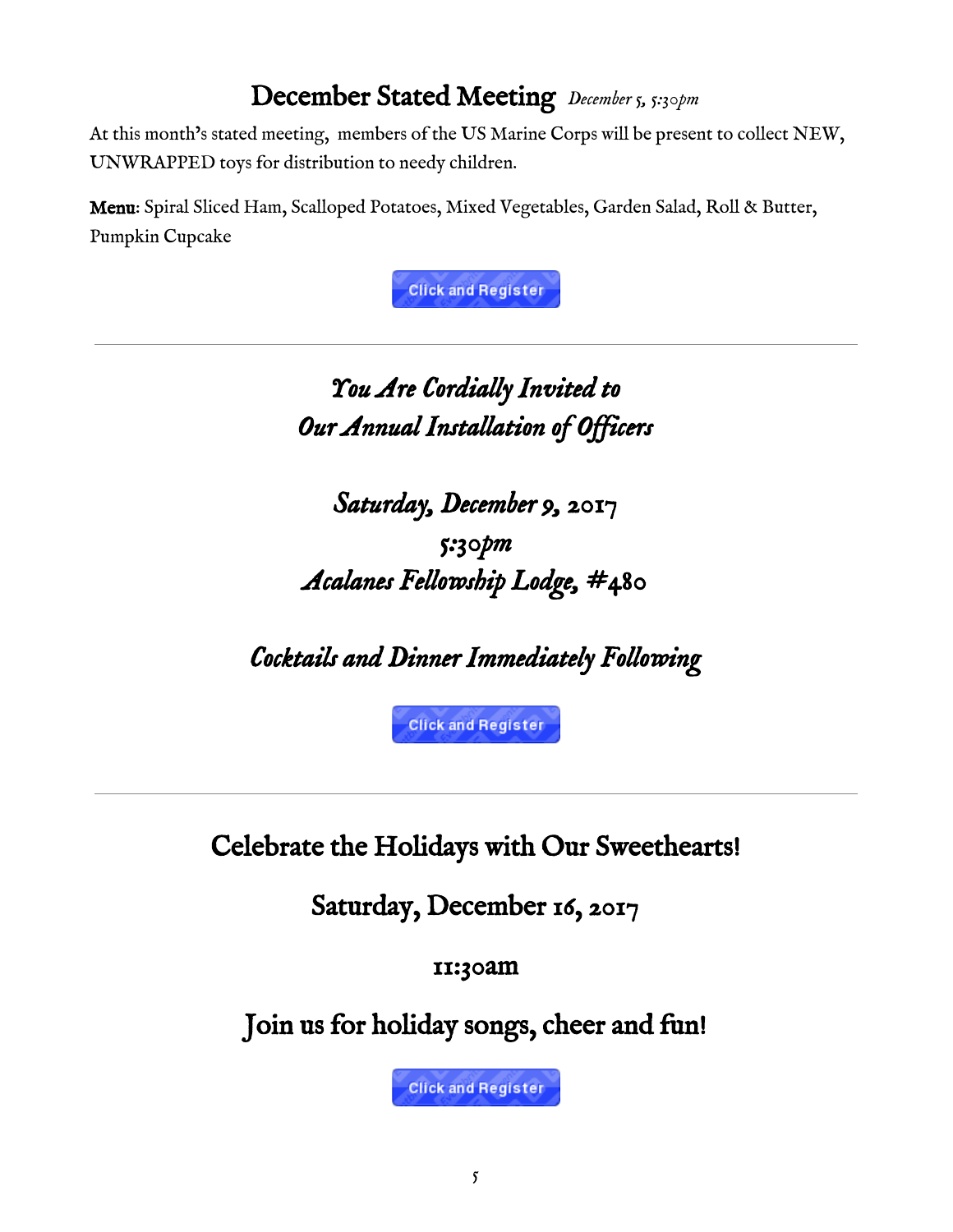## **Acalanes Fellowship 2018 Crab Feed**

#### **Saturday, January 27, 2018**

Social / Silent Auction: 5:30 PM

Dinner: 6:30 PM

Lafayette Community Center 500 St. Mary's Road, Lafayette

**Don't miss our FANTASTIC silent**



**auction prizes, including notable local art, masonic and other events, wine flights, officers' cakes, and more!**

**NOTE: THERE IS NO FEE FOR PURCHASING WITH CREDIT CARD**

**Meal includes all-you-can-eat Dungeness Crab, Salad, Garlic Bread and Dessert. Add a New York Strip steak for just \$10!**

**ADULTS: \$50 CHILDREN (16 & under): \$25**

**TABLE FOR 8: \$400 (Includes 1 free steak and a bottle of wine)**

**ADVANCE PURCHASE REQUIRED, SO ORDER YOUR SEATS TODAY!**

**When you order you'll be given the option of Steak only - or adding a steak to your order.**

#### **ORDER BY JANUARY 15! TICKETS ARE LIMITED!**

**Click and Register**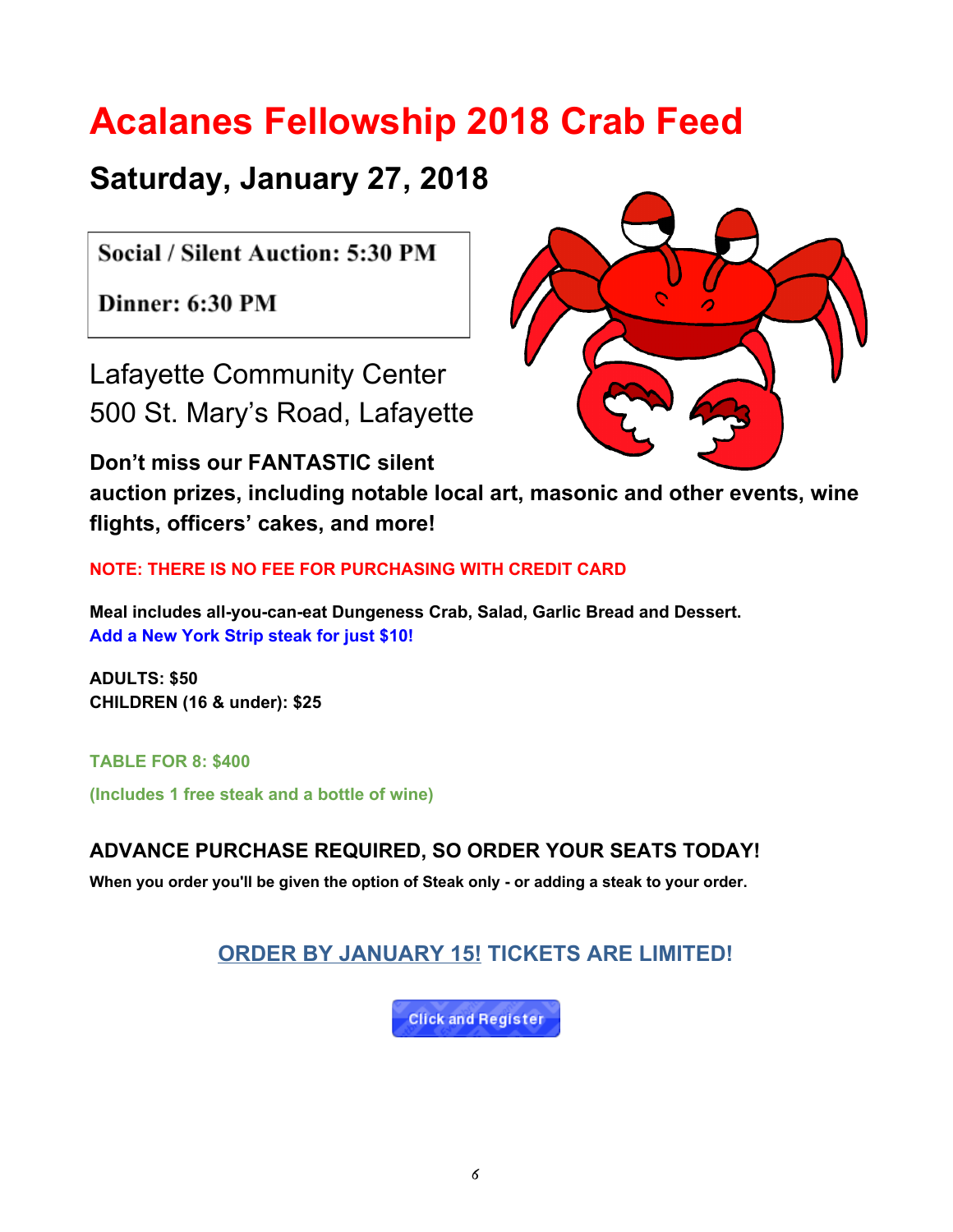

#### Contact Us…

Harry Burt Master [master@acalanesfellowship.com](mailto:master@acalanesfellowship.com)

Michael Roberts, PM Senior Warden [srwarden@acalanesfellowship.com](mailto:srwarden@acalanesfellowship.com)

Robert Strohmeyer Junior Warden [jrwarden@acalanesfellowship.com](mailto:jrwarden@acalanesfellowship.com)

Mark Williams **Treasurer** [treasurer@acalanesfellowship.com](mailto:treasurer@acalanesfellowship.com)

Fred Lezak **Secretary** [secretary@acalanesfellowship.com](mailto:secretary@acalanesfellowship.com)

Frank Shoffner Chaplain [chaplain@acalanesfellowship.com](mailto:chaplain@acalanesfellowship.com)

Hall Association / Rentals [hallassociation@acalanesfellowship.com](mailto:hallassociation@acalanesfellowship.com)

Webmaster [webmaster@acalanesfellowship.com](mailto:webmaster@acalanesfellowship.com)

Trestleboard [trestleboard@acalanesfellowship.com](mailto:trestleboard@acalanesfellowship.com)

#### Acalanes Fellowship Lodge

P.O. Box 1, Lafayette, CA 94549  $(925) 284 - 7815$